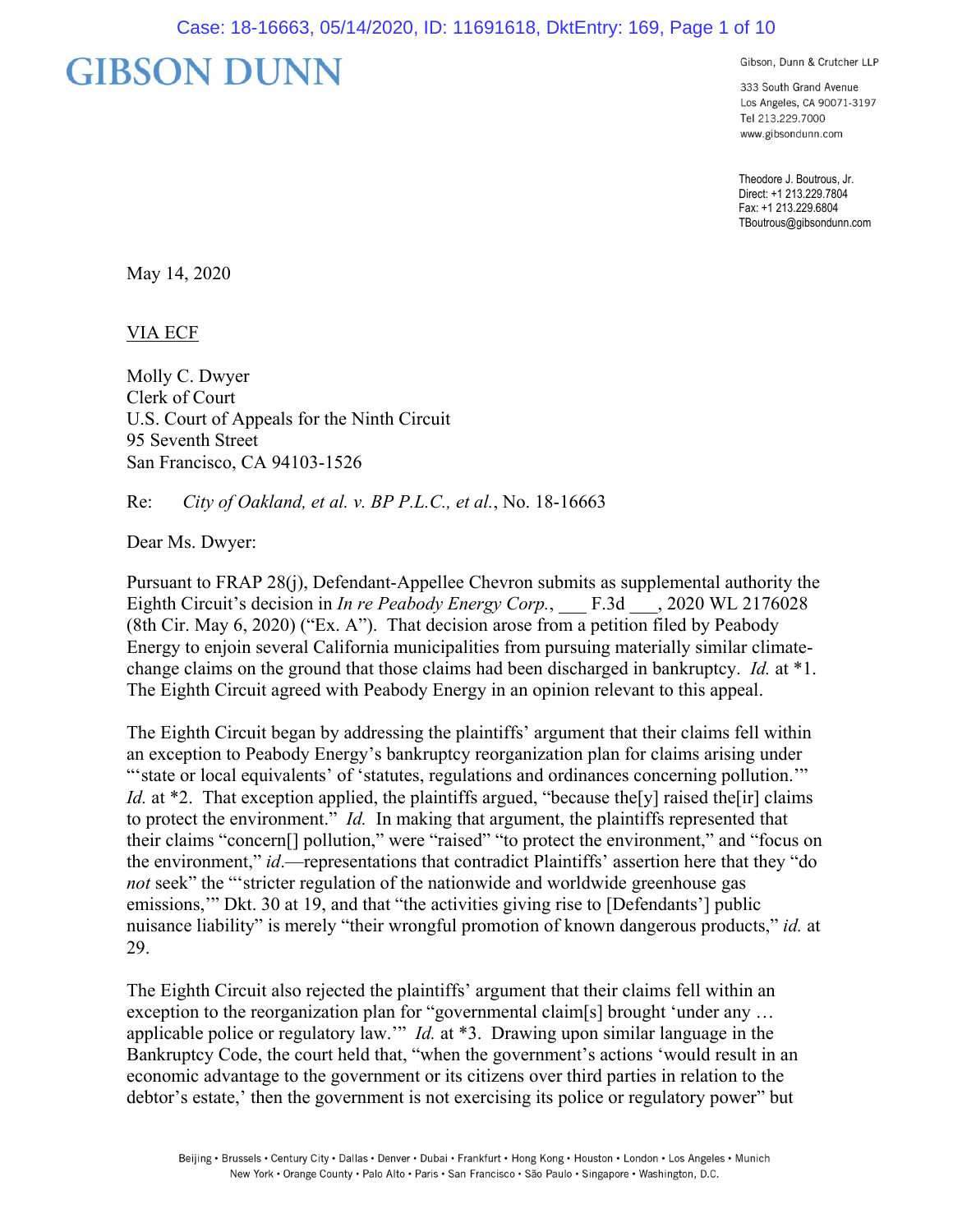# Case: 18-16663, 05/14/2020, ID: 11691618, DktEntry: 169, Page 2 of 10

Molly C. Dwyer May 14, 2020 Page 2

rather "is acting as a creditor." *Id.* That holding is irreconcilable with Plaintiffs' argument here that "[t]he People's public nuisance lawsuits are ... exempted from bankruptcy jurisdiction by Section 1452(a)'s police power exception" because they "primarily 'seek[] to effectuate public policy' rather than primarily to 'adjudicate private rights.'" Dkt. 30 at 27.

Sincerely,

*/s/ Theodore J. Boutrous, Jr.* 

Theodore J. Boutrous, Jr. GIBSON, DUNN & CRUTCHER LLP Counsel for Defendants-Appellees Chevron Corporation and Chevron U.S.A.

cc: All counsel of record (via ECF)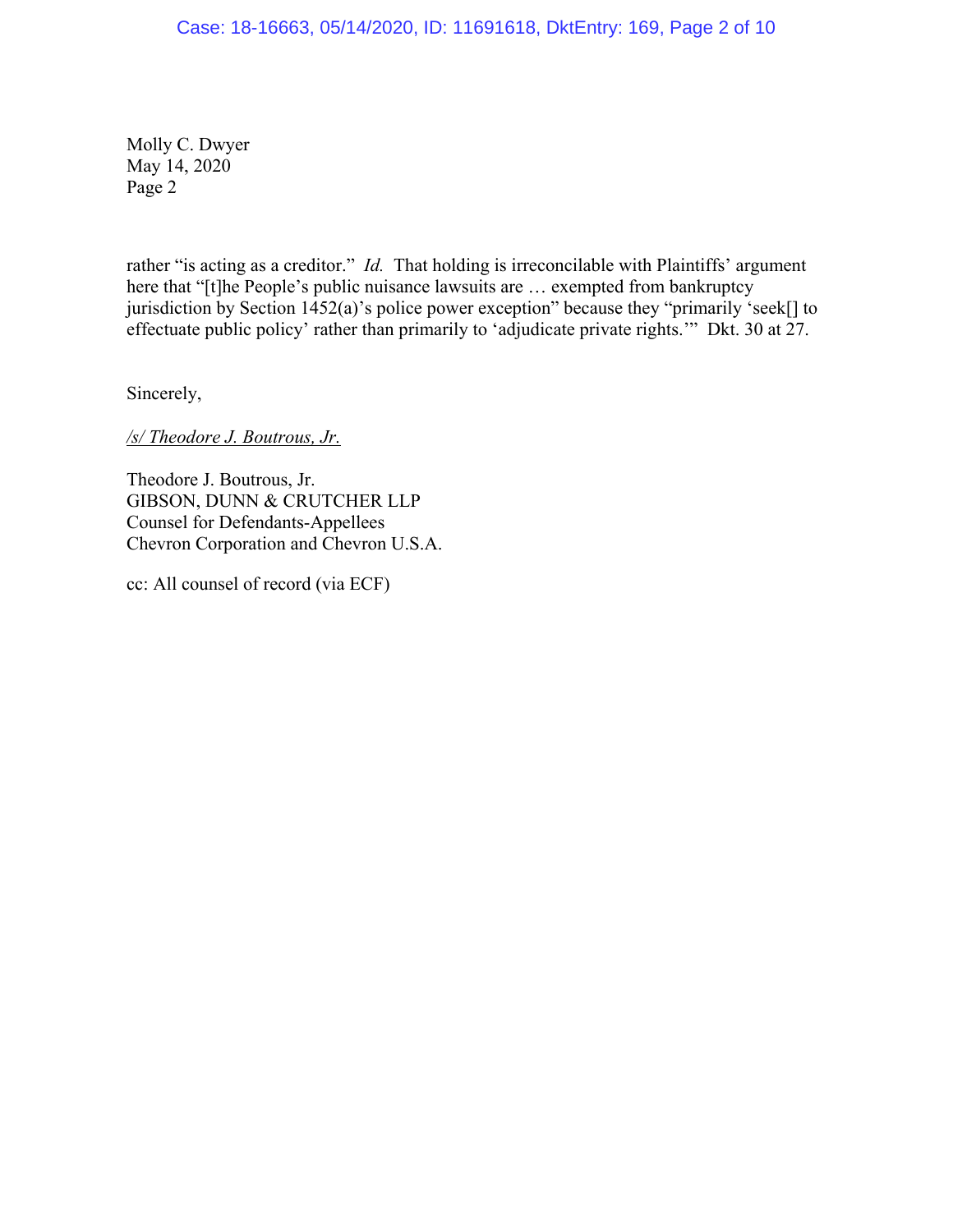Case: 18-16663, 05/14/2020, ID: 11691618, DktEntry: 169, Page 3 of 10

# **EXHIBIT A**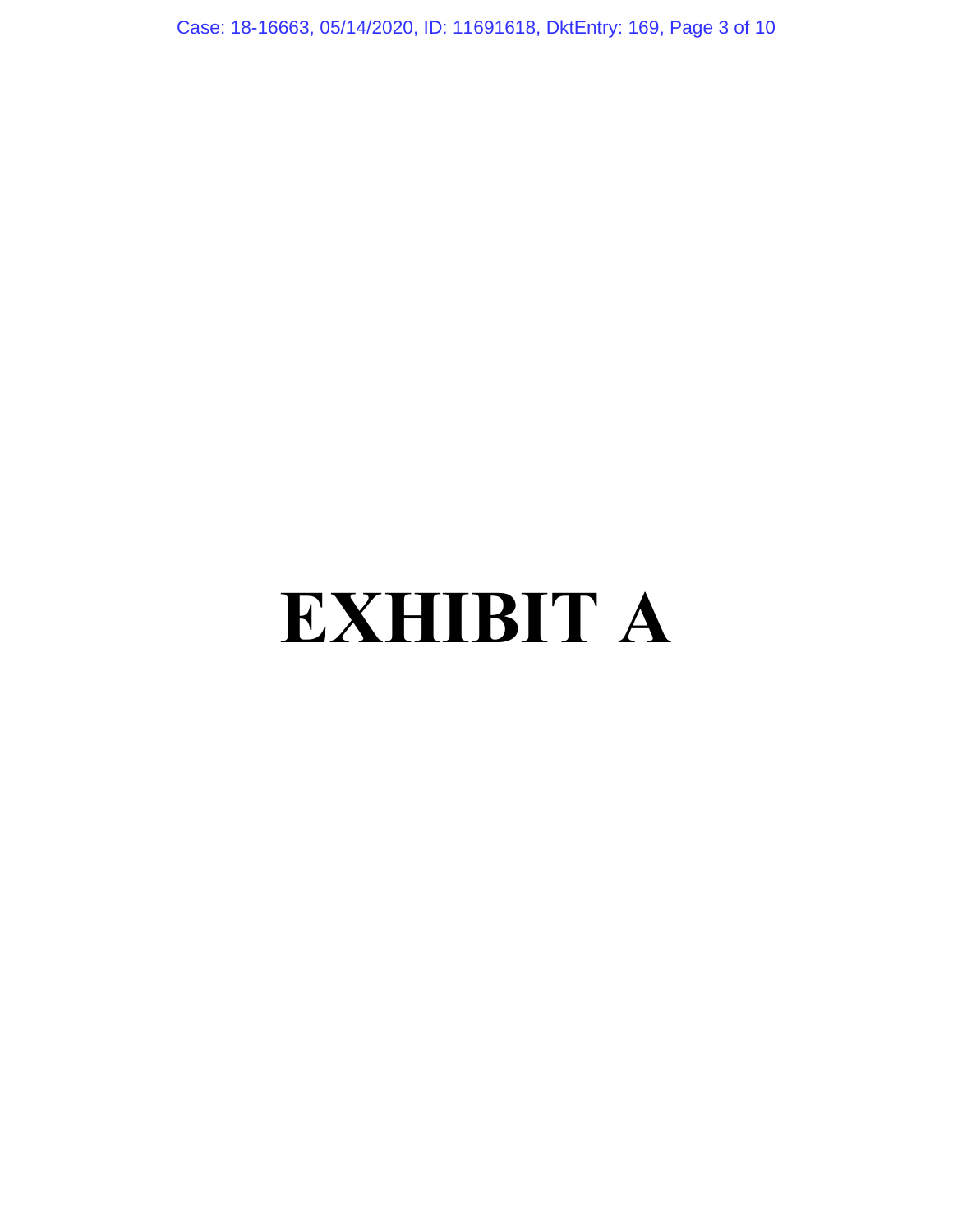2020 WL 2176028 Only the Westlaw citation is currently available. United States Court of Appeals, Eighth Circuit.

IN RE: PEABODY ENERGY CORPORATION Debtor [County of San Mateo, California](http://www.westlaw.com/Search/Results.html?query=advanced%3a+OAID(5001113452)&saveJuris=False&contentType=BUSINESS-INVESTIGATOR&startIndex=1&contextData=(sc.Default)&categoryPageUrl=Home%2fCompanyInvestigator&originationContext=document&vr=3.0&rs=cblt1.0&transitionType=DocumentItem); [City of Imperial Beach, California;](http://www.westlaw.com/Search/Results.html?query=advanced%3a+OAID(4296813460)&saveJuris=False&contentType=BUSINESS-INVESTIGATOR&startIndex=1&contextData=(sc.Default)&categoryPageUrl=Home%2fCompanyInvestigator&originationContext=document&vr=3.0&rs=cblt1.0&transitionType=DocumentItem) [County of Marin, California](http://www.westlaw.com/Search/Results.html?query=advanced%3a+OAID(5026183410)&saveJuris=False&contentType=BUSINESS-INVESTIGATOR&startIndex=1&contextData=(sc.Default)&categoryPageUrl=Home%2fCompanyInvestigator&originationContext=document&vr=3.0&rs=cblt1.0&transitionType=DocumentItem) Appellants v.

Peabody Energy Corporation Appellee Office of U.S. Trustee U.S. Trustee In re: Peabody Energy Corporation Debtor [County of San Mateo, California](http://www.westlaw.com/Search/Results.html?query=advanced%3a+OAID(5001113452)&saveJuris=False&contentType=BUSINESS-INVESTIGATOR&startIndex=1&contextData=(sc.Default)&categoryPageUrl=Home%2fCompanyInvestigator&originationContext=document&vr=3.0&rs=cblt1.0&transitionType=DocumentItem);

[City of Imperial Beach, California;](http://www.westlaw.com/Search/Results.html?query=advanced%3a+OAID(4296813460)&saveJuris=False&contentType=BUSINESS-INVESTIGATOR&startIndex=1&contextData=(sc.Default)&categoryPageUrl=Home%2fCompanyInvestigator&originationContext=document&vr=3.0&rs=cblt1.0&transitionType=DocumentItem)

[County of Marin, California](http://www.westlaw.com/Search/Results.html?query=advanced%3a+OAID(5026183410)&saveJuris=False&contentType=BUSINESS-INVESTIGATOR&startIndex=1&contextData=(sc.Default)&categoryPageUrl=Home%2fCompanyInvestigator&originationContext=document&vr=3.0&rs=cblt1.0&transitionType=DocumentItem) Appellants v.

Peabody Energy Corporation Appellee Office of U.S. Trustee U.S. Trustee

> No. 18-3242, No. 19-1767 | Submitted: March 10, 2020 | Filed: May 6, 2020

# **Synopsis**

**Background:** Reorganized Chapter 11 debtor moved to enforce discharge injunction by requiring dismissal of statecourt causes of action filed against it by California counties and city which sought to hold debtor and other energy companies liable for their alleged contributions to global warming. The United States Bankruptcy Court for the Eastern District of Missouri, [Barry S. Schermer](http://www.westlaw.com/Link/Document/FullText?findType=h&pubNum=176284&cite=0126963202&originatingDoc=I3728c6108fd011eab2c3c7d85ec85a54&refType=RQ&originationContext=document&vr=3.0&rs=cblt1.0&transitionType=DocumentItem&contextData=(sc.Keycite)), J., [2017 WL](http://www.westlaw.com/Link/Document/FullText?findType=Y&serNum=2042970719&pubNum=0000999&originatingDoc=I3728c6108fd011eab2c3c7d85ec85a54&refType=RP&originationContext=document&vr=3.0&rs=cblt1.0&transitionType=DocumentItem&contextData=(sc.Keycite)) [4843724](http://www.westlaw.com/Link/Document/FullText?findType=Y&serNum=2042970719&pubNum=0000999&originatingDoc=I3728c6108fd011eab2c3c7d85ec85a54&refType=RP&originationContext=document&vr=3.0&rs=cblt1.0&transitionType=DocumentItem&contextData=(sc.Keycite)), granted motion and required dismissal of causes of action as claims that had been discharged. Counties and city appealed. The District Court, Rodney W. Sippel, J., [599 B.R.](http://www.westlaw.com/Link/Document/FullText?findType=Y&serNum=2047896763&pubNum=0000164&originatingDoc=I3728c6108fd011eab2c3c7d85ec85a54&refType=RP&originationContext=document&vr=3.0&rs=cblt1.0&transitionType=DocumentItem&contextData=(sc.Keycite)) [610](http://www.westlaw.com/Link/Document/FullText?findType=Y&serNum=2047896763&pubNum=0000164&originatingDoc=I3728c6108fd011eab2c3c7d85ec85a54&refType=RP&originationContext=document&vr=3.0&rs=cblt1.0&transitionType=DocumentItem&contextData=(sc.Keycite)), affirmed, and appeals were taken.

**Holdings:** The Court of Appeals, [Morris S. Arnold,](http://www.westlaw.com/Link/Document/FullText?findType=h&pubNum=176284&cite=0100200101&originatingDoc=I3728c6108fd011eab2c3c7d85ec85a54&refType=RQ&originationContext=document&vr=3.0&rs=cblt1.0&transitionType=DocumentItem&contextData=(sc.Keycite)) Senior Circuit Judge, held that:

[\[1\]](#page-4-0) the bankruptcy court did not abuse its discretion in determining that the municipalities' common-law claims did not fall within the plan's carve-out for government claims brought under any "Environmental Law" to which reorganized debtor was subject, and so were discharged;

[\[2\]](#page-4-1) while a closer call, the bankruptcy court did not abuse its discretion in determining that the municipalities' nuisance claims did not fall within the carve-out for government claims brought under "Environmental Law";

[\[3\]](#page-4-2) the bankruptcy court did not abuse its discretion in determining that the municipalities' claims did not fall within the plan's carve-out for government claims brought under "applicable police or regulatory law"; and

[\[4\]](#page-4-3) the bankruptcy court did not abuse its discretion in determining that reorganized debtor's bankruptcy discharged their representative public-nuisance claim, even though California law limited recovery on that claim to the equitable remedy of abatement.

Affirmed.

West Headnotes (13)

# <span id="page-3-0"></span>**[\[1\]](#page-6-0) [Bankruptcy](http://www.westlaw.com/Browse/Home/KeyNumber/51/View.html?docGuid=I3728c6108fd011eab2c3c7d85ec85a54&originationContext=document&vr=3.0&rs=cblt1.0&transitionType=DocumentItem&contextData=(sc.Keycite))**  $\blacktriangleright$  Conclusions of law; de novo [review](http://www.westlaw.com/Browse/Home/KeyNumber/51k3782/View.html?docGuid=I3728c6108fd011eab2c3c7d85ec85a54&originationContext=document&vr=3.0&rs=cblt1.0&transitionType=DocumentItem&contextData=(sc.Keycite))

**[Bankruptcy](http://www.westlaw.com/Browse/Home/KeyNumber/51/View.html?docGuid=I3728c6108fd011eab2c3c7d85ec85a54&originationContext=document&vr=3.0&rs=cblt1.0&transitionType=DocumentItem&contextData=(sc.Keycite))**  $\rightarrow$  [Clear error](http://www.westlaw.com/Browse/Home/KeyNumber/51k3786/View.html?docGuid=I3728c6108fd011eab2c3c7d85ec85a54&originationContext=document&vr=3.0&rs=cblt1.0&transitionType=DocumentItem&contextData=(sc.Keycite))

When a bankruptcy court's decision is appealed to the district court, that court acts as an appellate court by reviewing legal determinations de novo and factual findings for clear error.

## <span id="page-3-1"></span>**[\[2\]](#page-6-1) [Bankruptcy](http://www.westlaw.com/Browse/Home/KeyNumber/51/View.html?docGuid=I3728c6108fd011eab2c3c7d85ec85a54&originationContext=document&vr=3.0&rs=cblt1.0&transitionType=DocumentItem&contextData=(sc.Keycite))**  $\blacktriangleright$  [Scope of review in general](http://www.westlaw.com/Browse/Home/KeyNumber/51k3779/View.html?docGuid=I3728c6108fd011eab2c3c7d85ec85a54&originationContext=document&vr=3.0&rs=cblt1.0&transitionType=DocumentItem&contextData=(sc.Keycite))

When a bankruptcy court's decision that has been appealed to the district court is appealed further to the Court of Appeals, that court, as the second court of appellate review, conducts an independent review of the bankruptcy court's judgment, applying the same standards of review as the district court.

## <span id="page-3-2"></span>**[\[3\]](#page-6-2) [Bankruptcy](http://www.westlaw.com/Browse/Home/KeyNumber/51/View.html?docGuid=I3728c6108fd011eab2c3c7d85ec85a54&originationContext=document&vr=3.0&rs=cblt1.0&transitionType=DocumentItem&contextData=(sc.Keycite)) [Effect as discharge](http://www.westlaw.com/Browse/Home/KeyNumber/51k3568(3)/View.html?docGuid=I3728c6108fd011eab2c3c7d85ec85a54&originationContext=document&vr=3.0&rs=cblt1.0&transitionType=DocumentItem&contextData=(sc.Keycite))**

Confirmation of a Chapter 11 reorganization plan discharges claims except as otherwise provided in the plan. [11 U.S.C.A. § 1141\(d\)\(1\)](http://www.westlaw.com/Link/Document/FullText?findType=L&pubNum=1000546&cite=11USCAS1141&originatingDoc=I3728c6108fd011eab2c3c7d85ec85a54&refType=SP&originationContext=document&vr=3.0&rs=cblt1.0&transitionType=DocumentItem&contextData=(sc.Keycite)#co_pp_e07e0000a9f57).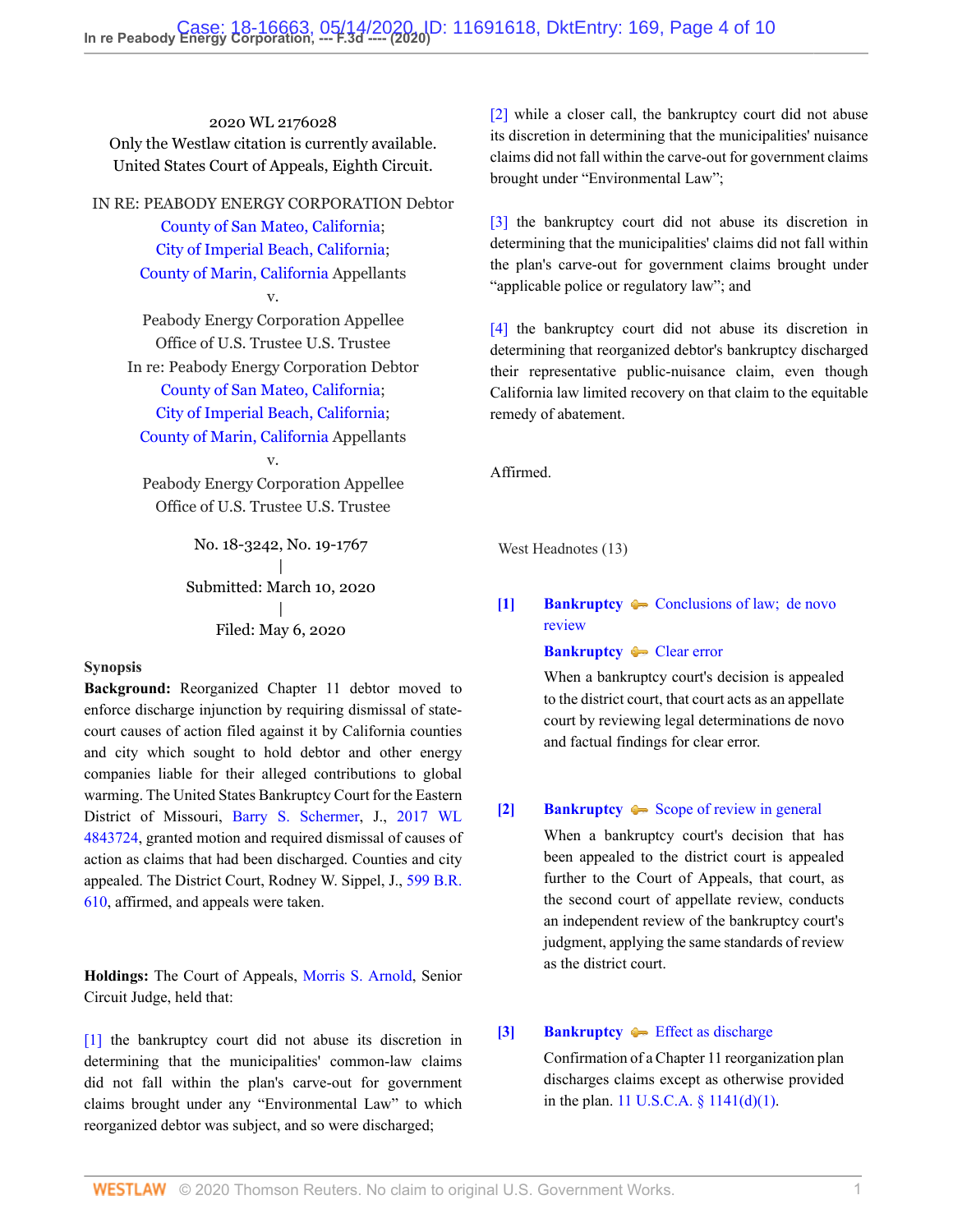# <span id="page-4-4"></span>**[\[4\]](#page-6-3) [Bankruptcy](http://www.westlaw.com/Browse/Home/KeyNumber/51/View.html?docGuid=I3728c6108fd011eab2c3c7d85ec85a54&originationContext=document&vr=3.0&rs=cblt1.0&transitionType=DocumentItem&contextData=(sc.Keycite))**  $\blacklozenge$  **[Construction, execution, and](http://www.westlaw.com/Browse/Home/KeyNumber/51k3570/View.html?docGuid=I3728c6108fd011eab2c3c7d85ec85a54&originationContext=document&vr=3.0&rs=cblt1.0&transitionType=DocumentItem&contextData=(sc.Keycite))** [performance](http://www.westlaw.com/Browse/Home/KeyNumber/51k3570/View.html?docGuid=I3728c6108fd011eab2c3c7d85ec85a54&originationContext=document&vr=3.0&rs=cblt1.0&transitionType=DocumentItem&contextData=(sc.Keycite))

A confirmed Chapter 11 plan is an order of the bankruptcy court.

<span id="page-4-5"></span>**[\[5\]](#page-6-4) [Bankruptcy](http://www.westlaw.com/Browse/Home/KeyNumber/51/View.html?docGuid=I3728c6108fd011eab2c3c7d85ec85a54&originationContext=document&vr=3.0&rs=cblt1.0&transitionType=DocumentItem&contextData=(sc.Keycite)) [Discretion](http://www.westlaw.com/Browse/Home/KeyNumber/51k3784/View.html?docGuid=I3728c6108fd011eab2c3c7d85ec85a54&originationContext=document&vr=3.0&rs=cblt1.0&transitionType=DocumentItem&contextData=(sc.Keycite))** 

[performance](http://www.westlaw.com/Browse/Home/KeyNumber/51k3570/View.html?docGuid=I3728c6108fd011eab2c3c7d85ec85a54&originationContext=document&vr=3.0&rs=cblt1.0&transitionType=DocumentItem&contextData=(sc.Keycite))

Because a confirmed Chapter 11 plan is an order of the bankruptcy court, the Court of Appeals reviews the bankruptcy court's interpretation of a confirmed plan for an abuse of discretion.

# <span id="page-4-0"></span>**[\[6\]](#page-6-5) [Bankruptcy](http://www.westlaw.com/Browse/Home/KeyNumber/51/View.html?docGuid=I3728c6108fd011eab2c3c7d85ec85a54&originationContext=document&vr=3.0&rs=cblt1.0&transitionType=DocumentItem&contextData=(sc.Keycite)) i** [Effect as discharge](http://www.westlaw.com/Browse/Home/KeyNumber/51k3568(3)/View.html?docGuid=I3728c6108fd011eab2c3c7d85ec85a54&originationContext=document&vr=3.0&rs=cblt1.0&transitionType=DocumentItem&contextData=(sc.Keycite)) **[Bankruptcy](http://www.westlaw.com/Browse/Home/KeyNumber/51/View.html?docGuid=I3728c6108fd011eab2c3c7d85ec85a54&originationContext=document&vr=3.0&rs=cblt1.0&transitionType=DocumentItem&contextData=(sc.Keycite))**  $\rightarrow$  [Construction, execution, and](http://www.westlaw.com/Browse/Home/KeyNumber/51k3570/View.html?docGuid=I3728c6108fd011eab2c3c7d85ec85a54&originationContext=document&vr=3.0&rs=cblt1.0&transitionType=DocumentItem&contextData=(sc.Keycite))

Bankruptcy court did not abuse its discretion in determining that common-law claims asserted by California counties and city against reorganized debtor, an energy company, did not fall within Chapter 11 plan's carve-out for government claims brought under any "Environmental Law" to which reorganized debtor was subject, and so were discharged; plan defined "Environmental Law" as "all federal, state and local statutes, regulations and ordinances concerning pollution or protection of the environment, or environmental impacts on human health and safety, including [ten federal statutes] and any state or local equivalents" thereof, municipalities' claims, though raised to protect the environment, were not shown to be equivalent to the listed federal statutes, and, had carve-out's drafters meant to include common-law claims, they would have said so, or at least would not have specifically limited Environmental Law to "statutes, regulations and ordinances." [11 U.S.C.A. § 1141\(d\)\(1\).](http://www.westlaw.com/Link/Document/FullText?findType=L&pubNum=1000546&cite=11USCAS1141&originatingDoc=I3728c6108fd011eab2c3c7d85ec85a54&refType=SP&originationContext=document&vr=3.0&rs=cblt1.0&transitionType=DocumentItem&contextData=(sc.Keycite)#co_pp_e07e0000a9f57)

# <span id="page-4-1"></span>**[\[7\]](#page-6-6) [Bankruptcy](http://www.westlaw.com/Browse/Home/KeyNumber/51/View.html?docGuid=I3728c6108fd011eab2c3c7d85ec85a54&originationContext=document&vr=3.0&rs=cblt1.0&transitionType=DocumentItem&contextData=(sc.Keycite)) [Effect as discharge](http://www.westlaw.com/Browse/Home/KeyNumber/51k3568(3)/View.html?docGuid=I3728c6108fd011eab2c3c7d85ec85a54&originationContext=document&vr=3.0&rs=cblt1.0&transitionType=DocumentItem&contextData=(sc.Keycite)) [Bankruptcy](http://www.westlaw.com/Browse/Home/KeyNumber/51/View.html?docGuid=I3728c6108fd011eab2c3c7d85ec85a54&originationContext=document&vr=3.0&rs=cblt1.0&transitionType=DocumentItem&contextData=(sc.Keycite))**  $\bullet$  [Construction, execution, and](http://www.westlaw.com/Browse/Home/KeyNumber/51k3570/View.html?docGuid=I3728c6108fd011eab2c3c7d85ec85a54&originationContext=document&vr=3.0&rs=cblt1.0&transitionType=DocumentItem&contextData=(sc.Keycite)) [performance](http://www.westlaw.com/Browse/Home/KeyNumber/51k3570/View.html?docGuid=I3728c6108fd011eab2c3c7d85ec85a54&originationContext=document&vr=3.0&rs=cblt1.0&transitionType=DocumentItem&contextData=(sc.Keycite))

Bankruptcy court did not abuse its discretion in determining that nuisance claims asserted by California counties and city against reorganized debtor, an energy company, did not fall within Chapter 11 plan's carve-out for government claims brought under any "Environmental Law" to which reorganized debtor was subject, and so were discharged; plan defined "Environmental Law" as "all federal, state and local statutes, regulations and ordinances concerning pollution or protection of the environment, or environmental impacts on human health and safety, including [ten federal statutes] and any state or local equivalents" thereof, although municipalities' claims relied on specific California statutes, they had their roots in common law and were often referred to as common-law claims, including in reorganized debtor's home jurisdiction of Missouri, and these California nuisance claims had a fundamentally broader potential scope than the federal statutes listed in the carve-out. 11 U.S.C.A.  $\S$  1141(d)(1).

# <span id="page-4-2"></span>**[\[8\]](#page-7-0) [Bankruptcy](http://www.westlaw.com/Browse/Home/KeyNumber/51/View.html?docGuid=I3728c6108fd011eab2c3c7d85ec85a54&originationContext=document&vr=3.0&rs=cblt1.0&transitionType=DocumentItem&contextData=(sc.Keycite)) [Effect as discharge](http://www.westlaw.com/Browse/Home/KeyNumber/51k3568(3)/View.html?docGuid=I3728c6108fd011eab2c3c7d85ec85a54&originationContext=document&vr=3.0&rs=cblt1.0&transitionType=DocumentItem&contextData=(sc.Keycite)) [Bankruptcy](http://www.westlaw.com/Browse/Home/KeyNumber/51/View.html?docGuid=I3728c6108fd011eab2c3c7d85ec85a54&originationContext=document&vr=3.0&rs=cblt1.0&transitionType=DocumentItem&contextData=(sc.Keycite))**  $\bullet$  [Construction, execution, and](http://www.westlaw.com/Browse/Home/KeyNumber/51k3570/View.html?docGuid=I3728c6108fd011eab2c3c7d85ec85a54&originationContext=document&vr=3.0&rs=cblt1.0&transitionType=DocumentItem&contextData=(sc.Keycite)) [performance](http://www.westlaw.com/Browse/Home/KeyNumber/51k3570/View.html?docGuid=I3728c6108fd011eab2c3c7d85ec85a54&originationContext=document&vr=3.0&rs=cblt1.0&transitionType=DocumentItem&contextData=(sc.Keycite))

Bankruptcy court did not abuse its discretion in determining that claims asserted by California counties and city against reorganized debtor, an energy company, did not fall within Chapter 11 plan's carve-out for government claims brought under "applicable police or regulatory law," and so were discharged; in construing plan, bankruptcy court considered pecuniary-interest rule used in conjunction with section of the Bankruptcy Code excepting from the automatic stay a government's attempt to enforce its "police and regulatory power," court's use of that section of the Code for guidance was not an abuse of discretion, and municipalities sought money as victims of alleged torts, not because they were exercising regulatory or police authority over reorganized debtor. [11 U.S.C.A. §§ 362\(b\)\(4\),](http://www.westlaw.com/Link/Document/FullText?findType=L&pubNum=1000546&cite=11USCAS362&originatingDoc=I3728c6108fd011eab2c3c7d85ec85a54&refType=SP&originationContext=document&vr=3.0&rs=cblt1.0&transitionType=DocumentItem&contextData=(sc.Keycite)#co_pp_6ad60000aeea7)  $1141(d)(1)$ .

# <span id="page-4-3"></span>**[\[9\]](#page-8-0) [Bankruptcy](http://www.westlaw.com/Browse/Home/KeyNumber/51/View.html?docGuid=I3728c6108fd011eab2c3c7d85ec85a54&originationContext=document&vr=3.0&rs=cblt1.0&transitionType=DocumentItem&contextData=(sc.Keycite)) [Effect as discharge](http://www.westlaw.com/Browse/Home/KeyNumber/51k3568(3)/View.html?docGuid=I3728c6108fd011eab2c3c7d85ec85a54&originationContext=document&vr=3.0&rs=cblt1.0&transitionType=DocumentItem&contextData=(sc.Keycite)) [Bankruptcy](http://www.westlaw.com/Browse/Home/KeyNumber/51/View.html?docGuid=I3728c6108fd011eab2c3c7d85ec85a54&originationContext=document&vr=3.0&rs=cblt1.0&transitionType=DocumentItem&contextData=(sc.Keycite))**  $\bullet$  [Construction, execution, and](http://www.westlaw.com/Browse/Home/KeyNumber/51k3570/View.html?docGuid=I3728c6108fd011eab2c3c7d85ec85a54&originationContext=document&vr=3.0&rs=cblt1.0&transitionType=DocumentItem&contextData=(sc.Keycite)) [performance](http://www.westlaw.com/Browse/Home/KeyNumber/51k3570/View.html?docGuid=I3728c6108fd011eab2c3c7d85ec85a54&originationContext=document&vr=3.0&rs=cblt1.0&transitionType=DocumentItem&contextData=(sc.Keycite))

In interpreting confirmed Chapter 11 plan of reorganized debtor, an energy company, on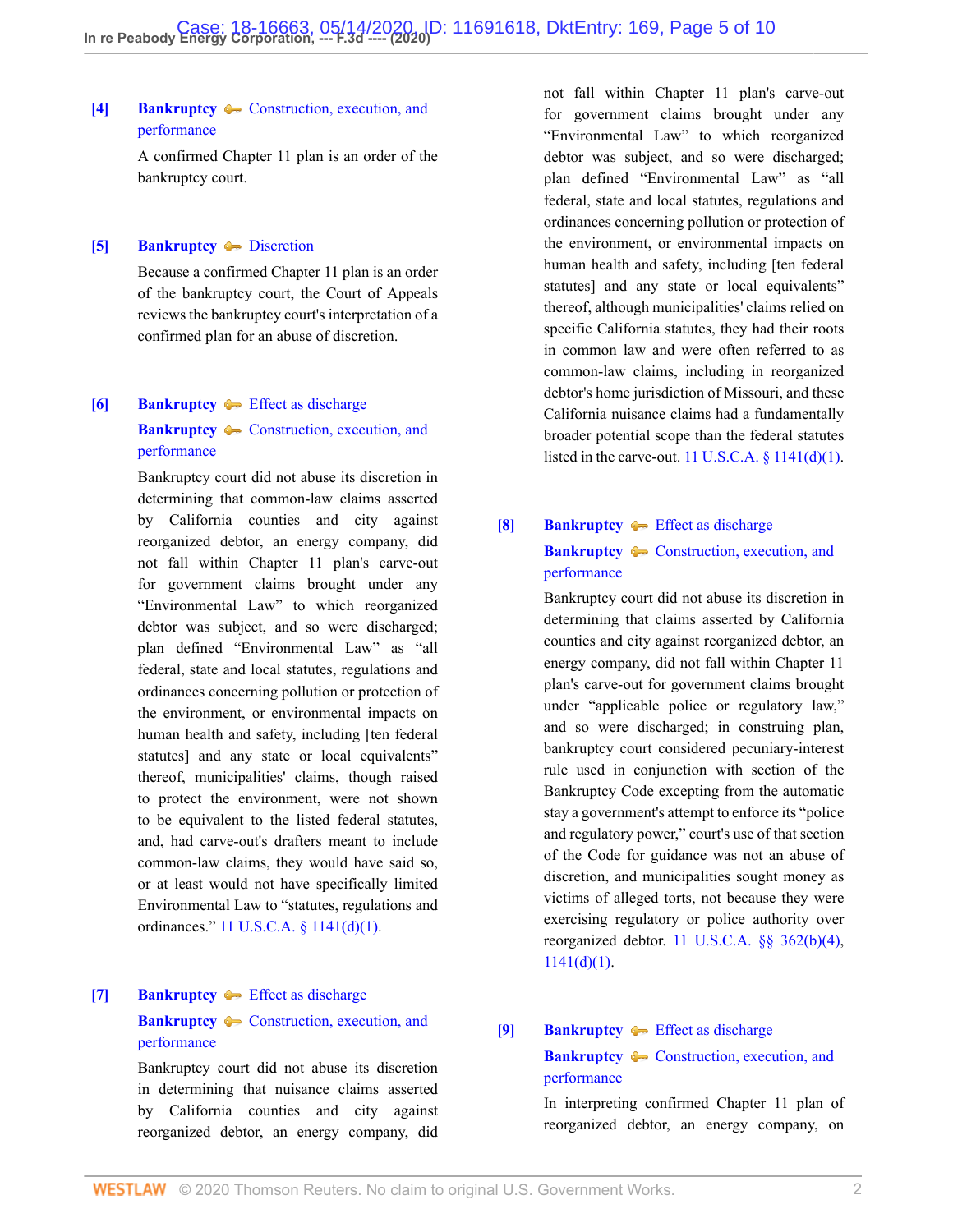its motion to enforce discharge injunction, the bankruptcy court did not abuse its discretion in determining that the bankruptcy discharged a representative public-nuisance claim asserted by California counties and city in their statecourt action against reorganized debtor; even though California law limited recovery on the claim to equitable relief, that relief could have included an obligation to pay money, as despite municipalities' failure to request that reorganized debtor be ordered to pay into an abatement fund, a California court could have ordered it to do so, and it did not matter that funds paid into an abatement fund would have gone to a receiver, not to municipalities. [11 U.S.C.A. §§ 101\(5\)](http://www.westlaw.com/Link/Document/FullText?findType=L&pubNum=1000546&cite=11USCAS101&originatingDoc=I3728c6108fd011eab2c3c7d85ec85a54&refType=SP&originationContext=document&vr=3.0&rs=cblt1.0&transitionType=DocumentItem&contextData=(sc.Keycite)#co_pp_362c000048fd7),  $1141(d)(1)$ .

# <span id="page-5-0"></span>**[\[10\]](#page-8-1) [Bankruptcy](http://www.westlaw.com/Browse/Home/KeyNumber/51/View.html?docGuid=I3728c6108fd011eab2c3c7d85ec85a54&originationContext=document&vr=3.0&rs=cblt1.0&transitionType=DocumentItem&contextData=(sc.Keycite))**  $\blacktriangleright$  **Claims allowable**; what [constitutes "claim."](http://www.westlaw.com/Browse/Home/KeyNumber/51k2825/View.html?docGuid=I3728c6108fd011eab2c3c7d85ec85a54&originationContext=document&vr=3.0&rs=cblt1.0&transitionType=DocumentItem&contextData=(sc.Keycite))

By defining "claim" as it did in the Bankruptcy Code, Congress intended to adopt the "broadest available definition" of the term. [11 U.S.C.A. §](http://www.westlaw.com/Link/Document/FullText?findType=L&pubNum=1000546&cite=11USCAS101&originatingDoc=I3728c6108fd011eab2c3c7d85ec85a54&refType=SP&originationContext=document&vr=3.0&rs=cblt1.0&transitionType=DocumentItem&contextData=(sc.Keycite)#co_pp_362c000048fd7) [101\(5\)](http://www.westlaw.com/Link/Document/FullText?findType=L&pubNum=1000546&cite=11USCAS101&originatingDoc=I3728c6108fd011eab2c3c7d85ec85a54&refType=SP&originationContext=document&vr=3.0&rs=cblt1.0&transitionType=DocumentItem&contextData=(sc.Keycite)#co_pp_362c000048fd7).

#### <span id="page-5-1"></span>**[\[11\]](#page-8-2) [Nuisance](http://www.westlaw.com/Browse/Home/KeyNumber/279/View.html?docGuid=I3728c6108fd011eab2c3c7d85ec85a54&originationContext=document&vr=3.0&rs=cblt1.0&transitionType=DocumentItem&contextData=(sc.Keycite))**  $\blacklozenge$  **[Mode and extent of abatement](http://www.westlaw.com/Browse/Home/KeyNumber/279k85/View.html?docGuid=I3728c6108fd011eab2c3c7d85ec85a54&originationContext=document&vr=3.0&rs=cblt1.0&transitionType=DocumentItem&contextData=(sc.Keycite))**

In California, a party who commits a public nuisance can be ordered to pay into a fund, overseen by a receiver, to remedy or eliminate the hazard complained of rather than being ordered to clean up the nuisance themselves.

# <span id="page-5-2"></span>**[\[12\]](#page-8-3) [Bankruptcy](http://www.westlaw.com/Browse/Home/KeyNumber/51/View.html?docGuid=I3728c6108fd011eab2c3c7d85ec85a54&originationContext=document&vr=3.0&rs=cblt1.0&transitionType=DocumentItem&contextData=(sc.Keycite))**  $\blacklozenge$  **Claims allowable**; what [constitutes "claim."](http://www.westlaw.com/Browse/Home/KeyNumber/51k2825/View.html?docGuid=I3728c6108fd011eab2c3c7d85ec85a54&originationContext=document&vr=3.0&rs=cblt1.0&transitionType=DocumentItem&contextData=(sc.Keycite))

Under the Bankruptcy Code, a "claim" includes virtually all obligations to pay money, without regard to who receives the payment. [11 U.S.C.A.](http://www.westlaw.com/Link/Document/FullText?findType=L&pubNum=1000546&cite=11USCAS101&originatingDoc=I3728c6108fd011eab2c3c7d85ec85a54&refType=SP&originationContext=document&vr=3.0&rs=cblt1.0&transitionType=DocumentItem&contextData=(sc.Keycite)#co_pp_362c000048fd7) [§ 101\(5\).](http://www.westlaw.com/Link/Document/FullText?findType=L&pubNum=1000546&cite=11USCAS101&originatingDoc=I3728c6108fd011eab2c3c7d85ec85a54&refType=SP&originationContext=document&vr=3.0&rs=cblt1.0&transitionType=DocumentItem&contextData=(sc.Keycite)#co_pp_362c000048fd7)

# <span id="page-5-3"></span>**[\[13\]](#page-8-4) [Bankruptcy](http://www.westlaw.com/Browse/Home/KeyNumber/51/View.html?docGuid=I3728c6108fd011eab2c3c7d85ec85a54&originationContext=document&vr=3.0&rs=cblt1.0&transitionType=DocumentItem&contextData=(sc.Keycite)) • Claims allowable; what** [constitutes "claim."](http://www.westlaw.com/Browse/Home/KeyNumber/51k2825/View.html?docGuid=I3728c6108fd011eab2c3c7d85ec85a54&originationContext=document&vr=3.0&rs=cblt1.0&transitionType=DocumentItem&contextData=(sc.Keycite))

Where municipalities' only allegation against reorganized debtor, an energy company, involving its post-bankruptcy conduct was that it continued to export coal from California, that allegation was insufficient to raise a claim. [11](http://www.westlaw.com/Link/Document/FullText?findType=L&pubNum=1000546&cite=11USCAS101&originatingDoc=I3728c6108fd011eab2c3c7d85ec85a54&refType=SP&originationContext=document&vr=3.0&rs=cblt1.0&transitionType=DocumentItem&contextData=(sc.Keycite)#co_pp_362c000048fd7) [U.S.C.A. § 101\(5\).](http://www.westlaw.com/Link/Document/FullText?findType=L&pubNum=1000546&cite=11USCAS101&originatingDoc=I3728c6108fd011eab2c3c7d85ec85a54&refType=SP&originationContext=document&vr=3.0&rs=cblt1.0&transitionType=DocumentItem&contextData=(sc.Keycite)#co_pp_362c000048fd7)

Appeals from United States District Court for the Eastern District of Missouri—St. Louis

#### **Attorneys and Law Firms**

Counsel who presented argument on behalf of the appellant was Matthew Kendall Edling, of San Francisco, CA. Also appearing on appellants' brief were [Victor M. Sher](http://www.westlaw.com/Link/Document/FullText?findType=h&pubNum=176284&cite=0288291601&originatingDoc=I3728c6108fd011eab2c3c7d85ec85a54&refType=RQ&originationContext=document&vr=3.0&rs=cblt1.0&transitionType=DocumentItem&contextData=(sc.Keycite)) and [Michael Rubin](http://www.westlaw.com/Link/Document/FullText?findType=h&pubNum=176284&cite=0221414701&originatingDoc=I3728c6108fd011eab2c3c7d85ec85a54&refType=RQ&originationContext=document&vr=3.0&rs=cblt1.0&transitionType=DocumentItem&contextData=(sc.Keycite)) of San Francisco, CA.

Counsel who presented argument on behalf of the appellee was Shay Dvoretzky, of Washington, DC. The following attorney(s) appeared on the appellee brief; [Jaimie L.](http://www.westlaw.com/Link/Document/FullText?findType=h&pubNum=176284&cite=0423091301&originatingDoc=I3728c6108fd011eab2c3c7d85ec85a54&refType=RQ&originationContext=document&vr=3.0&rs=cblt1.0&transitionType=DocumentItem&contextData=(sc.Keycite)) [Mansfield,](http://www.westlaw.com/Link/Document/FullText?findType=h&pubNum=176284&cite=0423091301&originatingDoc=I3728c6108fd011eab2c3c7d85ec85a54&refType=RQ&originationContext=document&vr=3.0&rs=cblt1.0&transitionType=DocumentItem&contextData=(sc.Keycite)) of Saint Louis, MO, [Parker Andrew Rider-](http://www.westlaw.com/Link/Document/FullText?findType=h&pubNum=176284&cite=0507602801&originatingDoc=I3728c6108fd011eab2c3c7d85ec85a54&refType=RQ&originationContext=document&vr=3.0&rs=cblt1.0&transitionType=DocumentItem&contextData=(sc.Keycite))[Longmaid](http://www.westlaw.com/Link/Document/FullText?findType=h&pubNum=176284&cite=0507602801&originatingDoc=I3728c6108fd011eab2c3c7d85ec85a54&refType=RQ&originationContext=document&vr=3.0&rs=cblt1.0&transitionType=DocumentItem&contextData=(sc.Keycite)), of Washington, DC, [Heather Lennox,](http://www.westlaw.com/Link/Document/FullText?findType=h&pubNum=176284&cite=0113424501&originatingDoc=I3728c6108fd011eab2c3c7d85ec85a54&refType=RQ&originationContext=document&vr=3.0&rs=cblt1.0&transitionType=DocumentItem&contextData=(sc.Keycite)) of Cleveland, OH, [John G. Willard](http://www.westlaw.com/Link/Document/FullText?findType=h&pubNum=176284&cite=0497391599&originatingDoc=I3728c6108fd011eab2c3c7d85ec85a54&refType=RQ&originationContext=document&vr=3.0&rs=cblt1.0&transitionType=DocumentItem&contextData=(sc.Keycite)), of Saint Louis, MO, [Matthew Curtis Corcoran](http://www.westlaw.com/Link/Document/FullText?findType=h&pubNum=176284&cite=0371662101&originatingDoc=I3728c6108fd011eab2c3c7d85ec85a54&refType=RQ&originationContext=document&vr=3.0&rs=cblt1.0&transitionType=DocumentItem&contextData=(sc.Keycite)), of Columbus, OH.

Before [GRUENDER](http://www.westlaw.com/Link/Document/FullText?findType=h&pubNum=176284&cite=0343280601&originatingDoc=I3728c6108fd011eab2c3c7d85ec85a54&refType=RQ&originationContext=document&vr=3.0&rs=cblt1.0&transitionType=DocumentItem&contextData=(sc.Keycite)), ARNOLD, and [SHEPHERD](http://www.westlaw.com/Link/Document/FullText?findType=h&pubNum=176284&cite=0180686901&originatingDoc=I3728c6108fd011eab2c3c7d85ec85a54&refType=RQ&originationContext=document&vr=3.0&rs=cblt1.0&transitionType=DocumentItem&contextData=(sc.Keycite)), Circuit Judges.

#### **Opinion**

#### ARNOLD, Circuit Judge.

<span id="page-5-4"></span>**\*1** In April 2016, Peabody Energy Corporation filed for Chapter 11 bankruptcy. As part of the court-approved plan governing Peabody's reorganization, governmental entities with claims against Peabody had to file proof of their claims with the bankruptcy court  $\frac{1}{1}$  $\frac{1}{1}$  $\frac{1}{1}$  by a certain date or the claims were barred. After that date came and went, Peabody emerged as a reorganized company.

A few months after Peabody was reorganized, three California municipalities (San Mateo County, Marin County, and the City of Imperial Beach) sued Peabody and more than thirty other energy companies for their alleged contributions to global warming. Each of these municipalities filed a separate though nearly identical lawsuit, all in California state courts, raising claims of strict liability and negligence for failing to warn, strict liability for a design defect, negligence, trespass, and private nuisance. They also brought two public-nuisance claims, one on behalf of the people of California seeking abatement of the nuisance, and the other on their own behalf seeking, among other things, damages and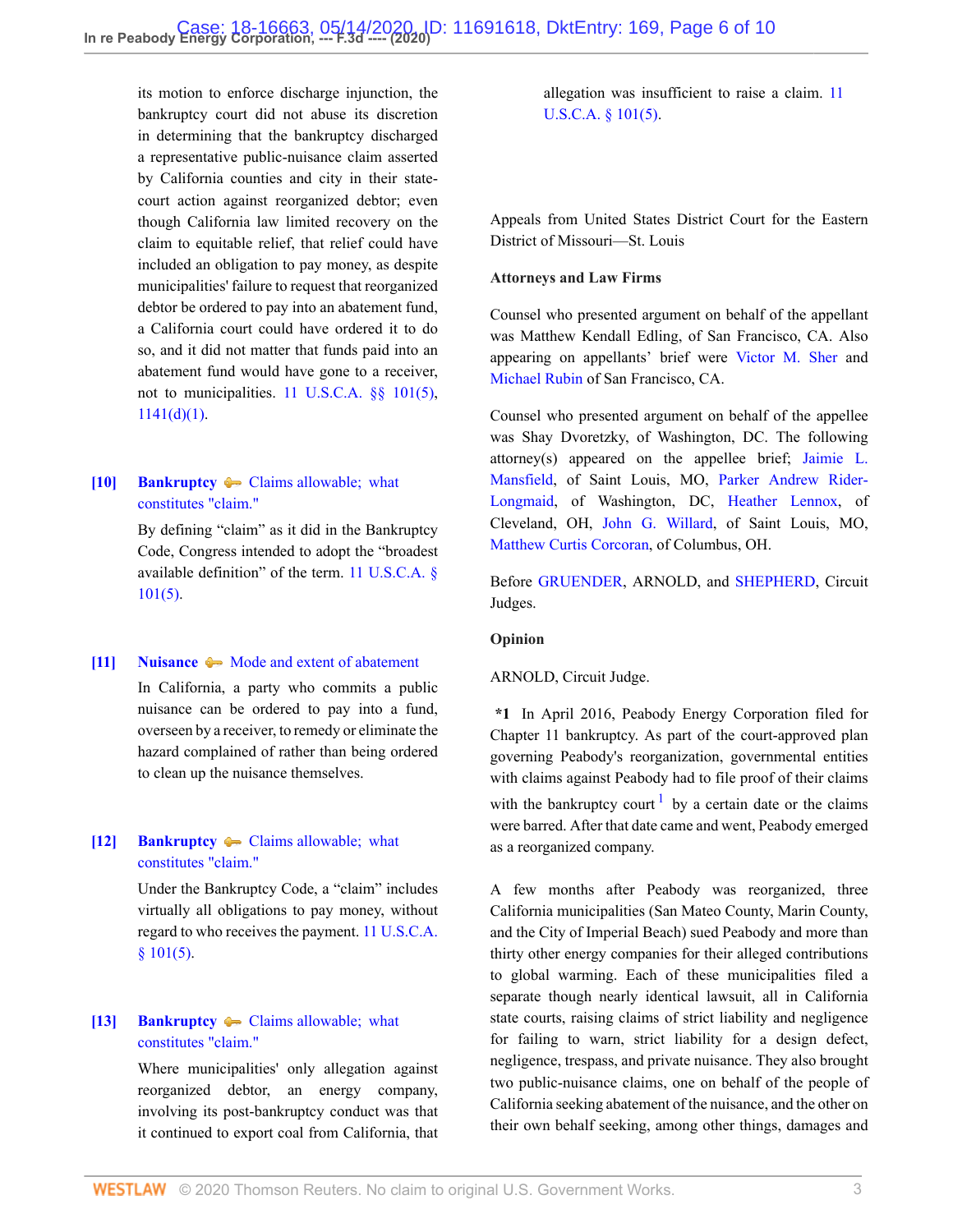disgorgement of profits. Peabody returned to the bankruptcy court and asked that it enjoin the municipalities from pursuing their claims against it and require them to dismiss their claims with prejudice on the ground that the court-approved reorganization plan had discharged them.

The bankruptcy court agreed. It began with a review of the municipalities' complaints, explaining that they focused on acts occurring from 1965 to 2015. The court noted, moreover, that the complaints mentioned Peabody sparingly, and, when they did, they alleged that Peabody had exported coal from California, continued to export coal from California, participated in "a national climate change science denial campaign" in 1991, and was linked to groups seeking to undermine the connection between the companies' fossil fuel products and climate change. The bankruptcy court determined that the municipalities' claims, which involved Peabody's pre-bankruptcy conduct save for the anodyne allegation that Peabody continues to export coal from California, were all discharged during Peabody's bankruptcy proceedings, and so it enjoined the municipalities from pursuing their claims against Peabody. The municipalities appealed the bankruptcy court's decision to the district court,  $^2$  $^2$  which affirmed. *See* 28 U.S.C.  $\S$  158(a)(1).

<span id="page-6-7"></span><span id="page-6-1"></span><span id="page-6-0"></span>**[\[1\]](#page-3-0) [\[2](#page-3-1)]** The municipalities now appeal to our court. When a bankruptcy court's decision is appealed to the district court, that court acts as an appellate court by reviewing legal determinations de novo and factual findings for clear error. *See [Fix v. First State Bank of Roscoe](http://www.westlaw.com/Link/Document/FullText?findType=Y&serNum=2018371921&pubNum=0000506&originatingDoc=I3728c6108fd011eab2c3c7d85ec85a54&refType=RP&fi=co_pp_sp_506_808&originationContext=document&vr=3.0&rs=cblt1.0&transitionType=DocumentItem&contextData=(sc.Keycite)#co_pp_sp_506_808)*, 559 F.3d 803, 808 (8th [Cir. 2009\)](http://www.westlaw.com/Link/Document/FullText?findType=Y&serNum=2018371921&pubNum=0000506&originatingDoc=I3728c6108fd011eab2c3c7d85ec85a54&refType=RP&fi=co_pp_sp_506_808&originationContext=document&vr=3.0&rs=cblt1.0&transitionType=DocumentItem&contextData=(sc.Keycite)#co_pp_sp_506_808). When the case comes to us, "[a]s the second court of appellate review, we conduct an independent review of the bankruptcy court's judgment applying the same standards of review as the district court." *[Id.](http://www.westlaw.com/Link/Document/FullText?findType=Y&serNum=2018371921&pubNum=0000506&originatingDoc=I3728c6108fd011eab2c3c7d85ec85a54&refType=RP&originationContext=document&vr=3.0&rs=cblt1.0&transitionType=DocumentItem&contextData=(sc.Keycite))*

<span id="page-6-4"></span><span id="page-6-3"></span><span id="page-6-2"></span>**\*2 [\[3\]](#page-3-2) [\[4\]](#page-4-4) [\[5](#page-4-5)]** Confirmation of a Chapter 11 reorganization plan discharges claims "[e]xcept as otherwise provided ... in the plan," *see* [11 U.S.C. § 1141\(d\)\(1\),](http://www.westlaw.com/Link/Document/FullText?findType=L&pubNum=1000546&cite=11USCAS1141&originatingDoc=I3728c6108fd011eab2c3c7d85ec85a54&refType=RB&originationContext=document&vr=3.0&rs=cblt1.0&transitionType=DocumentItem&contextData=(sc.Keycite)#co_pp_e07e0000a9f57) and the municipalities contend that there are two provisions in the plan that exempt all their claims from discharge. Importantly, since a confirmed Chapter 11 plan is an order of the bankruptcy court, we review the bankruptcy court's interpretation of a confirmed plan for an abuse of discretion. *See In re Dial Bus. Forms, Inc.*[, 341 F.3d 738, 744 \(8th Cir.](http://www.westlaw.com/Link/Document/FullText?findType=Y&serNum=2003603616&pubNum=0000506&originatingDoc=I3728c6108fd011eab2c3c7d85ec85a54&refType=RP&fi=co_pp_sp_506_744&originationContext=document&vr=3.0&rs=cblt1.0&transitionType=DocumentItem&contextData=(sc.Keycite)#co_pp_sp_506_744) [2003\)](http://www.westlaw.com/Link/Document/FullText?findType=Y&serNum=2003603616&pubNum=0000506&originatingDoc=I3728c6108fd011eab2c3c7d85ec85a54&refType=RP&fi=co_pp_sp_506_744&originationContext=document&vr=3.0&rs=cblt1.0&transitionType=DocumentItem&contextData=(sc.Keycite)#co_pp_sp_506_744).

<span id="page-6-5"></span>**[\[6\]](#page-4-0)** As relevant, the first provision that the municipalities rely on exempts from discharge governmental claims brought "under any applicable Environmental Law to which any

Reorganized Debtor is subject," but the bankruptcy court held that the municipalities' claims were not made under "Environmental Law" as the plan contemplates that phrase and so this carveout did not save the municipalities' claims from discharge. The plan defined Environmental Law as "all federal, state and local statutes, regulations and ordinances concerning pollution or protection of the environment, or environmental impacts on human health and safety, including [ten federal statutes] and any state or local equivalents of the foregoing." A sample of the federal statutes listed includes the Atomic Energy Act; the Clean Air Act; the Comprehensive Environmental Response, Compensation, and Liability Act; and the Federal Insecticide, Fungicide, and Rodenticide Act.

The municipalities argue that their common-law claims against Peabody are "state or local equivalents" of "statutes, regulations and ordinances concerning pollution" and so forth because the municipalities raised these claims to protect the environment. But as the bankruptcy court explained, when the definition of Environmental Law mentioned "state or local equivalent[s]," it was talking about equivalents to the ten federal statutes listed, not equivalents to "statutes, regulations and ordinances concerning pollution." We think this is a reasonable conclusion because we doubt the drafters of the definition would feel the need to clarify that the equivalents could be state or local when the part of the definition dealing with pollution already explicitly said that state and local laws could qualify. In other words, under the municipalities' reading, the second mention of "state" and "local" would be superfluous, and so we don't see how that reading could comport with the parties' intentions. And the municipalities have not demonstrated that their common-law claims are equivalent to the listed federal statutes.

We also think that if the drafters of this carveout had meant for it to include common-law claims they would have explicitly said so, or at a minimum would not have specifically limited Environmental Law to "statutes, regulations and ordinances." The bankruptcy court's interpretation is at least a reasonable one, and so we cannot say that the bankruptcy court abused its discretion in concluding that the municipalities' commonlaw claims did not fall within the plan's definition of Environmental Law.

<span id="page-6-6"></span>**[\[7\]](#page-4-1)** The municipalities' nuisance claims are a closer call because they rely on specific California statutes, bringing them at least arguably more in line with the plan's definition of Environmental Law. But unlike the federal statutes listed, nuisance claims have their roots in the common law and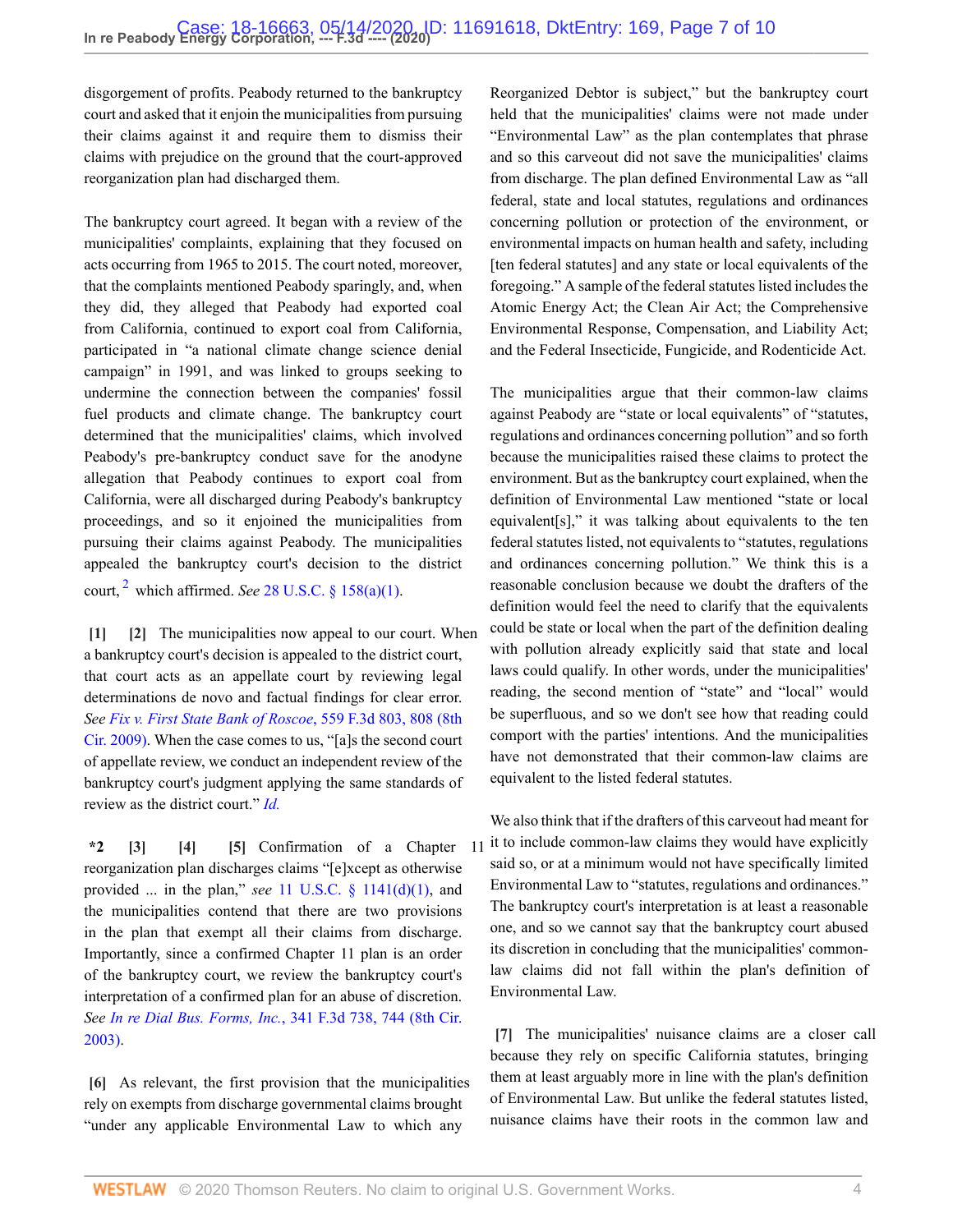are often referred to as common-law claims, including in Missouri—the jurisdiction that Peabody calls home—whose laws may well have been the focus of the parties who drafted the carveout. *See [Smith v. ConocoPhillips Pipe Line Co.](http://www.westlaw.com/Link/Document/FullText?findType=Y&serNum=2037168341&pubNum=0000506&originatingDoc=I3728c6108fd011eab2c3c7d85ec85a54&refType=RP&fi=co_pp_sp_506_926&originationContext=document&vr=3.0&rs=cblt1.0&transitionType=DocumentItem&contextData=(sc.Keycite)#co_pp_sp_506_926)*, 801 [F.3d 921, 926–27 \(8th Cir. 2015\).](http://www.westlaw.com/Link/Document/FullText?findType=Y&serNum=2037168341&pubNum=0000506&originatingDoc=I3728c6108fd011eab2c3c7d85ec85a54&refType=RP&fi=co_pp_sp_506_926&originationContext=document&vr=3.0&rs=cblt1.0&transitionType=DocumentItem&contextData=(sc.Keycite)#co_pp_sp_506_926) So we are not convinced that the incidental tethering of the nuisance claims here to statutes in a jurisdiction far from where Peabody's bankruptcy proceedings occurred was the kind of claim the drafters intended to carve out. And as the bankruptcy court noted, the federal statutes listed are designed to remedy particular environmental problems. In contrast, nuisance law, while it may be used to resolve an environmental problem, does not focus on particular environmental problems. In fact, a nuisance can be something with no effect whatsoever on the environment—like something "indecent or offensive to the senses" or the sale of illegal drugs. *See* [Cal. Civ. Code § 3479.](http://www.westlaw.com/Link/Document/FullText?findType=L&pubNum=1000200&cite=CACIS3479&originatingDoc=I3728c6108fd011eab2c3c7d85ec85a54&refType=LQ&originationContext=document&vr=3.0&rs=cblt1.0&transitionType=DocumentItem&contextData=(sc.Keycite)) We understand the force of the municipalities' argument that their particular nuisance claims do focus on the environment, no matter what other nuisance claims might involve. But we cannot say that the bankruptcy court abused its discretion in pointing out the broader potential scope of a California nuisance claim, especially when we consider that if the drafters of the carveout had wanted to include claims of a fundamentally broader nature than the ten statutes listed, they would have said so.

**\*3** The municipalities emphasize that the plan, in a separate provision governing its interpretation, explained that when the plan used the word "including," it meant "including without limitation," and so the municipalities urge us not to dwell exclusively on the list of federal statutes in interpreting the carveout. But that list shows the kinds of laws on the minds of the parties who wrote the carveout, and we understand the bankruptcy court's skepticism that more far-reaching claims were also carved out. We think that "including without limitation" could reasonably mean that there might be more environmental statutes of a similar scope that could be considered Environmental Laws, not that any claim with a potential environmental reach is carved out. If any claim with a potential environmental reach were included, then why would the drafters include the list in the first place? Or why would they not add to the list statutes that are not so obviously Environmental Laws? Although the municipalities advance a reasonable interpretation of the plan, their interpretation is not without its faults, and so the bankruptcy court's interpretation, which we also believe is reasonable and is entitled to deference, does not amount to an abuse of discretion.

<span id="page-7-0"></span>**[\[8\]](#page-4-2)** A relevant portion of the second provision that the municipalities rely on for the survival of their claims exempts from discharge a governmental claim brought "under any ... applicable police or regulatory law." The bankruptcy court held that the claims here were not brought under a police or regulatory law, drawing from a section of the bankruptcy code, *see* [11 U.S.C. § 362\(b\)\(4\)](http://www.westlaw.com/Link/Document/FullText?findType=L&pubNum=1000546&cite=11USCAS362&originatingDoc=I3728c6108fd011eab2c3c7d85ec85a54&refType=RB&originationContext=document&vr=3.0&rs=cblt1.0&transitionType=DocumentItem&contextData=(sc.Keycite)#co_pp_6ad60000aeea7), that excepts a government's attempt to enforce its "police and regulatory power" from the automatic stay that results from the filing of a bankruptcy petition. The bankruptcy court pointed out that our court has held, in construing that provision, that when the government's actions "would result in an economic advantage to the government or its citizens over third parties in relation to the debtor's estate," then the government is not exercising its police or regulatory power. It is acting as a creditor. *See In re Commonwealth Cos.*[, 913 F.2d 518, 523 \(8th Cir.](http://www.westlaw.com/Link/Document/FullText?findType=Y&serNum=1990129832&pubNum=0000350&originatingDoc=I3728c6108fd011eab2c3c7d85ec85a54&refType=RP&fi=co_pp_sp_350_523&originationContext=document&vr=3.0&rs=cblt1.0&transitionType=DocumentItem&contextData=(sc.Keycite)#co_pp_sp_350_523) [1990\)](http://www.westlaw.com/Link/Document/FullText?findType=Y&serNum=1990129832&pubNum=0000350&originatingDoc=I3728c6108fd011eab2c3c7d85ec85a54&refType=RP&fi=co_pp_sp_350_523&originationContext=document&vr=3.0&rs=cblt1.0&transitionType=DocumentItem&contextData=(sc.Keycite)#co_pp_sp_350_523). Applying this so-called pecuniary-interest rule, the bankruptcy court concluded that if the municipalities' claims were successful, they would obtain a pecuniary advantage over other creditors because they were seeking damages and disgorgement of fifty-years-worth of profits and so they were not seeking to enforce its police or regulatory power.

The municipalities maintain on appeal that we should not review this aspect of the bankruptcy court's decision for an abuse of discretion because in this instance the court was interpreting a provision of the bankruptcy code, which raises a question of law that we would review de novo. *See [In re](http://www.westlaw.com/Link/Document/FullText?findType=Y&serNum=2044404147&pubNum=0000506&originatingDoc=I3728c6108fd011eab2c3c7d85ec85a54&refType=RP&fi=co_pp_sp_506_950&originationContext=document&vr=3.0&rs=cblt1.0&transitionType=DocumentItem&contextData=(sc.Keycite)#co_pp_sp_506_950) [Archdiocese of Saint Paul & Minneapolis](http://www.westlaw.com/Link/Document/FullText?findType=Y&serNum=2044404147&pubNum=0000506&originatingDoc=I3728c6108fd011eab2c3c7d85ec85a54&refType=RP&fi=co_pp_sp_506_950&originationContext=document&vr=3.0&rs=cblt1.0&transitionType=DocumentItem&contextData=(sc.Keycite)#co_pp_sp_506_950)*, 888 F.3d 944, 950 [\(8th Cir. 2018\).](http://www.westlaw.com/Link/Document/FullText?findType=Y&serNum=2044404147&pubNum=0000506&originatingDoc=I3728c6108fd011eab2c3c7d85ec85a54&refType=RP&fi=co_pp_sp_506_950&originationContext=document&vr=3.0&rs=cblt1.0&transitionType=DocumentItem&contextData=(sc.Keycite)#co_pp_sp_506_950) We disagree. It is apparent to us that the bankruptcy court here was simply construing the terms of the plan, and, as it explained, thought that  $\S 362$  provided a helpful guide in that effort. We therefore think what we have before us is a question about the meaning of the plan, not the bankruptcy code, and so we review the bankruptcy court's holding for an abuse of discretion.

We see no abuse of discretion in the bankruptcy court's decision to draw on [§ 362,](http://www.westlaw.com/Link/Document/FullText?findType=L&pubNum=1000546&cite=11USCAS362&originatingDoc=I3728c6108fd011eab2c3c7d85ec85a54&refType=LQ&originationContext=document&vr=3.0&rs=cblt1.0&transitionType=DocumentItem&contextData=(sc.Keycite)) along with our court's interpretation of it, in determining the meaning of the plan. To the extent the municipalities are objecting to the way the bankruptcy court applied the pecuniary-purpose rule, we reject their contention. If the municipalities forced Peabody to disgorge its profits and recovered the damages they sought, they would diminish the value of the other creditors' ownership stakes in the reorganized Peabody, redistributing the bankruptcy estate without ever having themselves participated in the bankruptcy proceedings.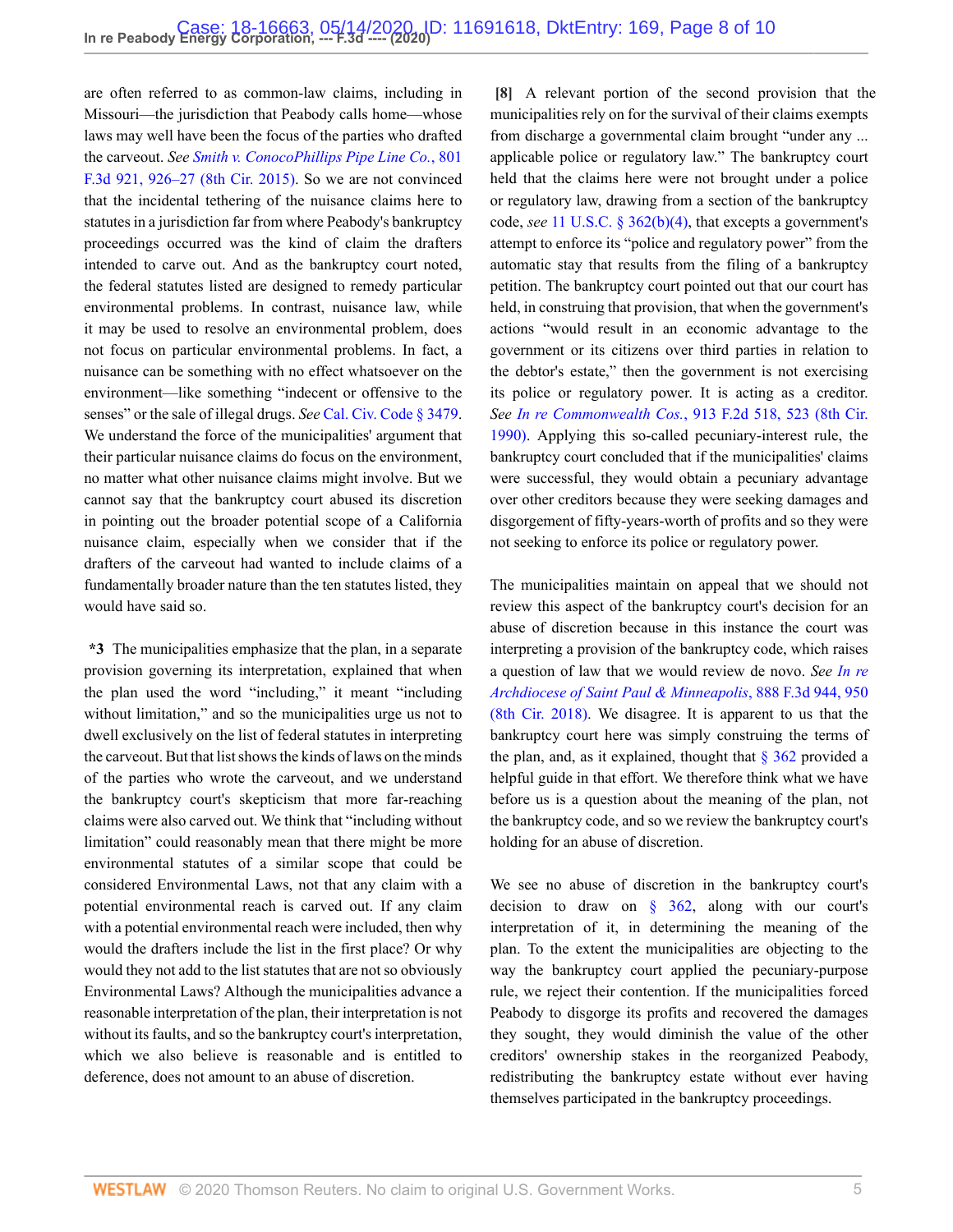In addition, the municipalities seek money as the victims of alleged torts, not because they are exercising regulatory or police authority over Peabody, which, according to the complaints, is an out-of-state company acting outside of the municipalities' borders. So for this independent reason, the second carveout does not salvage the municipalities' claims.

<span id="page-8-1"></span><span id="page-8-0"></span>**\*4 [\[9\]](#page-4-3) [\[10\]](#page-5-0)** The municipalities also assert that, even if the municipalities do not request that Peabody be ordered to the plans did not exempt all their claims from discharge, Peabody's bankruptcy did not discharge their representative public-nuisance claim. Before addressing this argument, a brief survey of the relevant bankruptcy law is in order. Confirmation of a Chapter 11 plan for reorganization "discharges the debtor from any debt that arose before the date of such confirmation," regardless of whether "proof of the claim based on such debt is filed" with the bankruptcy court. 11 U.S.C. §  $1141(d)(1)(A)$ . A debt, meanwhile, is simply a "liability on a claim." *Id.* § 101(12). A claim, in turn, is a "right to payment" or, as more relevant here, a "right to an equitable remedy for breach of performance if such breach gives rise to a right to payment, whether or not such right to an equitable remedy is reduced to judgment, fixed, contingent, matured, unmatured, disputed, undisputed, secured, or unsecured." *Id.* § 101(5). The Supreme Court has noted that, by defining "claim" as it did, Congress intended to adopt the "broadest available definition" of the term. *See Johnson v. Home State Bank*[, 501 U.S. 78, 83, 111 S.Ct. 2150,](http://www.westlaw.com/Link/Document/FullText?findType=Y&serNum=1991104240&pubNum=0000780&originatingDoc=I3728c6108fd011eab2c3c7d85ec85a54&refType=RP&fi=co_pp_sp_780_83&originationContext=document&vr=3.0&rs=cblt1.0&transitionType=DocumentItem&contextData=(sc.Keycite)#co_pp_sp_780_83) [115 L.Ed.2d 66 \(1991\).](http://www.westlaw.com/Link/Document/FullText?findType=Y&serNum=1991104240&pubNum=0000780&originatingDoc=I3728c6108fd011eab2c3c7d85ec85a54&refType=RP&fi=co_pp_sp_780_83&originationContext=document&vr=3.0&rs=cblt1.0&transitionType=DocumentItem&contextData=(sc.Keycite)#co_pp_sp_780_83) Our court has said that Congress intended "claim" to include "virtually all obligations to pay money." *See [In re Flight Transp. Corp. Sec. Litig.](http://www.westlaw.com/Link/Document/FullText?findType=Y&serNum=1989071715&pubNum=0000350&originatingDoc=I3728c6108fd011eab2c3c7d85ec85a54&refType=RP&fi=co_pp_sp_350_583&originationContext=document&vr=3.0&rs=cblt1.0&transitionType=DocumentItem&contextData=(sc.Keycite)#co_pp_sp_350_583)*, 874 F.2d [576, 583 \(8th Cir. 1989\).](http://www.westlaw.com/Link/Document/FullText?findType=Y&serNum=1989071715&pubNum=0000350&originatingDoc=I3728c6108fd011eab2c3c7d85ec85a54&refType=RP&fi=co_pp_sp_350_583&originationContext=document&vr=3.0&rs=cblt1.0&transitionType=DocumentItem&contextData=(sc.Keycite)#co_pp_sp_350_583)

The municipalities contend that the public-nuisance claim they assert on behalf of the people of California is not a claim under bankruptcy law because California law does not permit them to recover damages under that theory; they can obtain only an equitable decree ordering Peabody to abate the nuisance. As a result, the argument goes, they do not have a "right to payment" or an equitable remedy that "gives rise to a right to payment," so Peabody's bankruptcy does not affect this claim in their complaint.

<span id="page-8-2"></span>**[\[11\]](#page-5-1)** The difficulty with this argument is that, even though California law limits the recovery on this claim to equitable relief, that relief can include obligations to pay money. As one of the cases that the municipalities rely on most heavily explains, it is a "myth" that "equitable remedies are always orders to act or not to act, rather than to pay," as "equity often orders payment[s]" that can be discharged in bankruptcy. *See*

*[United States v. Apex Oil Co.](http://www.westlaw.com/Link/Document/FullText?findType=Y&serNum=2019669410&pubNum=0000506&originatingDoc=I3728c6108fd011eab2c3c7d85ec85a54&refType=RP&fi=co_pp_sp_506_736&originationContext=document&vr=3.0&rs=cblt1.0&transitionType=DocumentItem&contextData=(sc.Keycite)#co_pp_sp_506_736)*, 579 F.3d 734, 736 (7th Cir. [2009\)](http://www.westlaw.com/Link/Document/FullText?findType=Y&serNum=2019669410&pubNum=0000506&originatingDoc=I3728c6108fd011eab2c3c7d85ec85a54&refType=RP&fi=co_pp_sp_506_736&originationContext=document&vr=3.0&rs=cblt1.0&transitionType=DocumentItem&contextData=(sc.Keycite)#co_pp_sp_506_736). In California, a party who commits a public nuisance can be ordered to pay into a fund, overseen by a receiver, to remedy or eliminate the hazard complained of rather than being ordered to clean up the nuisance themselves. *See, e.g.*, *[People v. ConAgra Grocery Prods. Co.](http://www.westlaw.com/Link/Document/FullText?findType=Y&serNum=2043169781&pubNum=0007047&originatingDoc=I3728c6108fd011eab2c3c7d85ec85a54&refType=RP&fi=co_pp_sp_7047_569&originationContext=document&vr=3.0&rs=cblt1.0&transitionType=DocumentItem&contextData=(sc.Keycite)#co_pp_sp_7047_569)*, 227 Cal. Rptr. 3d [499, 569–70 \(Cal. Ct. App. 2017\).](http://www.westlaw.com/Link/Document/FullText?findType=Y&serNum=2043169781&pubNum=0007047&originatingDoc=I3728c6108fd011eab2c3c7d85ec85a54&refType=RP&fi=co_pp_sp_7047_569&originationContext=document&vr=3.0&rs=cblt1.0&transitionType=DocumentItem&contextData=(sc.Keycite)#co_pp_sp_7047_569) It does not matter that pay into an abatement fund. That a California court could order them is sufficient to make the claim dischargeable, *see In re Torwico Elecs., Inc.*[, 8 F.3d 146, 150 \(3d Cir. 1993\)](http://www.westlaw.com/Link/Document/FullText?findType=Y&serNum=1993203600&pubNum=0000506&originatingDoc=I3728c6108fd011eab2c3c7d85ec85a54&refType=RP&fi=co_pp_sp_506_150&originationContext=document&vr=3.0&rs=cblt1.0&transitionType=DocumentItem&contextData=(sc.Keycite)#co_pp_sp_506_150); *In re Chateaugay Corp.*[, 944 F.2d 997, 1008 \(2d Cir. 1991\),](http://www.westlaw.com/Link/Document/FullText?findType=Y&serNum=1991151887&pubNum=0000350&originatingDoc=I3728c6108fd011eab2c3c7d85ec85a54&refType=RP&fi=co_pp_sp_350_1008&originationContext=document&vr=3.0&rs=cblt1.0&transitionType=DocumentItem&contextData=(sc.Keycite)#co_pp_sp_350_1008) because that order would convert the requirement to abate a nuisance into an "obligation[ ] to pay money." This case is therefore unlike other cases that the municipalities point to where the relevant equitable remedy was not convertible into a monetary obligation. *See, e.g.*, *Apex Oil*[, 579 F.3d at 736](http://www.westlaw.com/Link/Document/FullText?findType=Y&serNum=2019669410&pubNum=0000506&originatingDoc=I3728c6108fd011eab2c3c7d85ec85a54&refType=RP&fi=co_pp_sp_506_736&originationContext=document&vr=3.0&rs=cblt1.0&transitionType=DocumentItem&contextData=(sc.Keycite)#co_pp_sp_506_736); *Torwico*[, 8 F.3d at 150](http://www.westlaw.com/Link/Document/FullText?findType=Y&serNum=1993203600&pubNum=0000506&originatingDoc=I3728c6108fd011eab2c3c7d85ec85a54&refType=RP&fi=co_pp_sp_506_150&originationContext=document&vr=3.0&rs=cblt1.0&transitionType=DocumentItem&contextData=(sc.Keycite)#co_pp_sp_506_150).

<span id="page-8-3"></span>**[\[12\]](#page-5-2)** The municipalities point out that they would not receive the proceeds that a court directs to be paid into an abatement fund; that money, unlike damages, would go to a receiver. That is true enough, but we don't see why it makes a difference. As already noted, we have broadly stated that a "claim" includes "virtually all obligations to pay money," *see Flight Transp.*[, 874 F.2d at 583](http://www.westlaw.com/Link/Document/FullText?findType=Y&serNum=1989071715&pubNum=0000350&originatingDoc=I3728c6108fd011eab2c3c7d85ec85a54&refType=RP&fi=co_pp_sp_350_583&originationContext=document&vr=3.0&rs=cblt1.0&transitionType=DocumentItem&contextData=(sc.Keycite)#co_pp_sp_350_583), without regard to who receives the payment. The Supreme Court, moreover, in holding that obligations to pay for environmental cleanup are subject to discharge, paid little attention to the fact that those payments would go to a receiver, apparently assuming that did not disqualify the right to payments from being a "claim." *See Ohio v. Kovacs*[, 469 U.S. 274, 283, 105 S.Ct. 705, 83 L.Ed.2d](http://www.westlaw.com/Link/Document/FullText?findType=Y&serNum=1985101523&pubNum=0000780&originatingDoc=I3728c6108fd011eab2c3c7d85ec85a54&refType=RP&fi=co_pp_sp_780_283&originationContext=document&vr=3.0&rs=cblt1.0&transitionType=DocumentItem&contextData=(sc.Keycite)#co_pp_sp_780_283) [649 \(1985\).](http://www.westlaw.com/Link/Document/FullText?findType=Y&serNum=1985101523&pubNum=0000780&originatingDoc=I3728c6108fd011eab2c3c7d85ec85a54&refType=RP&fi=co_pp_sp_780_283&originationContext=document&vr=3.0&rs=cblt1.0&transitionType=DocumentItem&contextData=(sc.Keycite)#co_pp_sp_780_283) Besides, even if the municipalities cannot deposit abatement-fund payments into their general treasuries, it is the municipalities and their people who stand to benefit from them.

**\*5** We therefore disagree with the municipalities' contention that, since their representative public-nuisance claim entitles them only to the equitable remedy of abatement, it is not dischargeable in bankruptcy.

<span id="page-8-4"></span>**[\[13\]](#page-5-3)** The municipalities contend finally that they have asserted claims concerning Peabody's post-bankruptcy activities and that those claims should be allowed to proceed. But we agree with the bankruptcy court that all the claims in the complaint are directed at Peabody's pre-bankruptcy conduct, as the only allegation against Peabody involving its post-bankruptcy conduct was that it continues to export